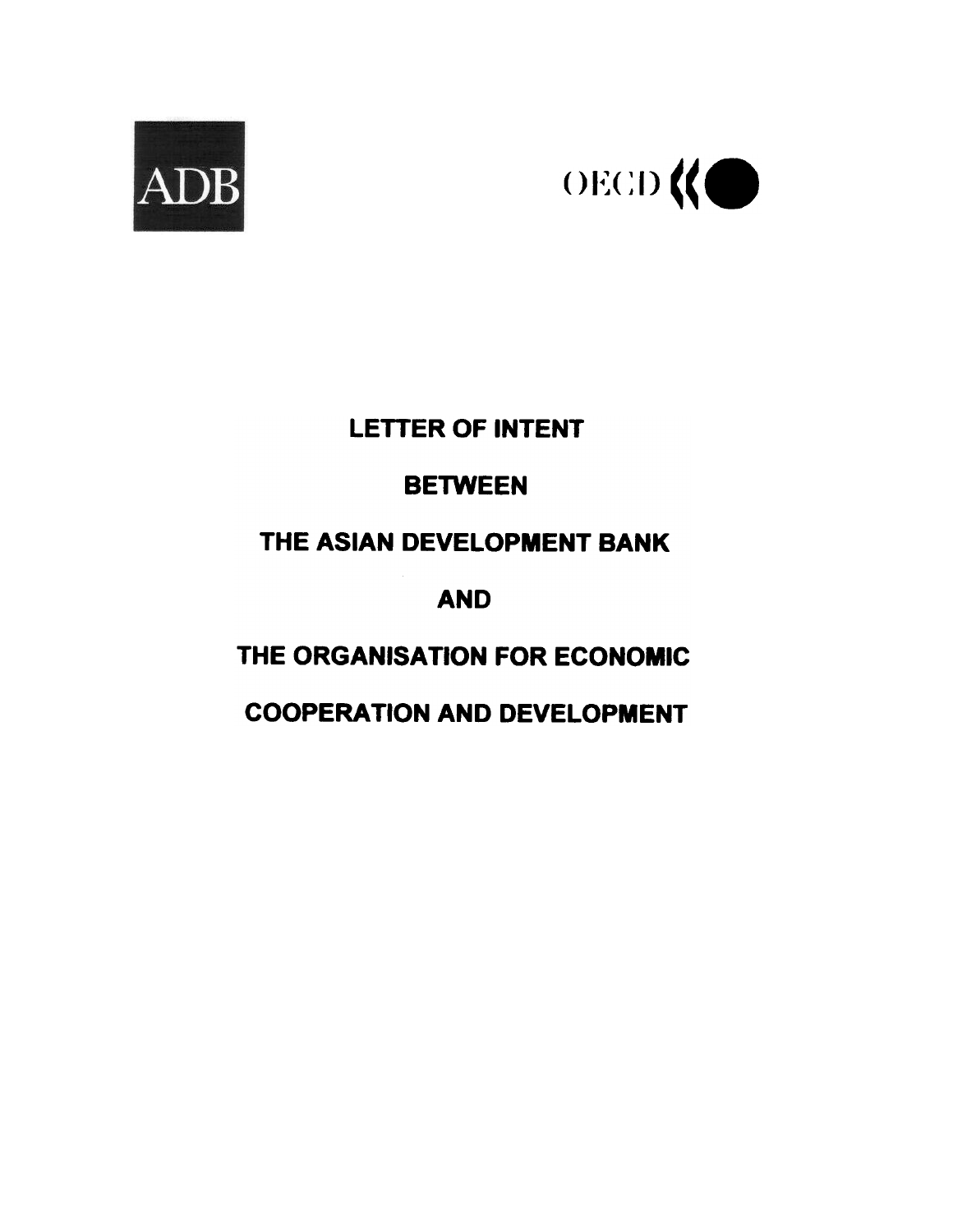#### This Letter shall form the basis of cooperation between

#### ASIAN DEVELOPMENT BANK (ADB)

and

### ORGANISATION FOR ECONOMIC COOPERATION AND DEVELOPMENT (OECD)

#### $\mathbf{L}$ THE COOPERATION PARTNERS

1. ADB and OECD have a mutual interest in achieving relevant and effective policies and programming in international development. ADB is a major development institution in the Asia  $1<sub>1</sub>$ and Pacific region which seeks to foster economic growth, good governance, human resource development, and the alleviation of poverty for the benefit of its developing member countries. The OECD plays a prominent role in fostering good governance in the public service and in corporate activity. It helps governments to ensure the responsiveness of key economic areas with sectoral monitoring. The OECD also produces internationally agreed instruments, decisions and recommendations in areas where multilateral agreement is necessary for individual countries to make progress in a globalized economy.

 $2<sup>1</sup>$ 2. Representatives of ADB and OECD have held discussions with a view to enhancing their opportunities for collaboration. It is agreed that enhanced collaboration will strengthen institutional capacities in both organizations and enhance the efficiency and effectiveness of the use of their respective resources.

3. ADB and OECD have concluded that they should collaborate in the identified areas of mutual interest, without creating formal obligations for either Party.

#### II. THE GUIDING PRINCIPLES

4. ADB and OECD acknowledge that the collaboration that they seek to foster shall facilitate the realization of their aims to promote economic growth, inclusive social development<br>and improved governance: Both Parties further acknowledge that collaboration will increase the relevance and effectiveness of their development-related work. The collaboration between ADB and OECD will be based on partnership and shared responsibility.

- 5. The collaboration between ADB and OECD shall be guided by the following principles:
	- a. Country and regional ownership of sound development policies and programs are necessary to ensure sustainable development;
	- b. Long-term approaches to sustainable development are needed;
	- c. Full stakeholder participation should be encouraged, consistent with available resources; and
	- d. Development policies and programs should be results oriented and built on transparent relationships between development assistance providers and beneficiary countries.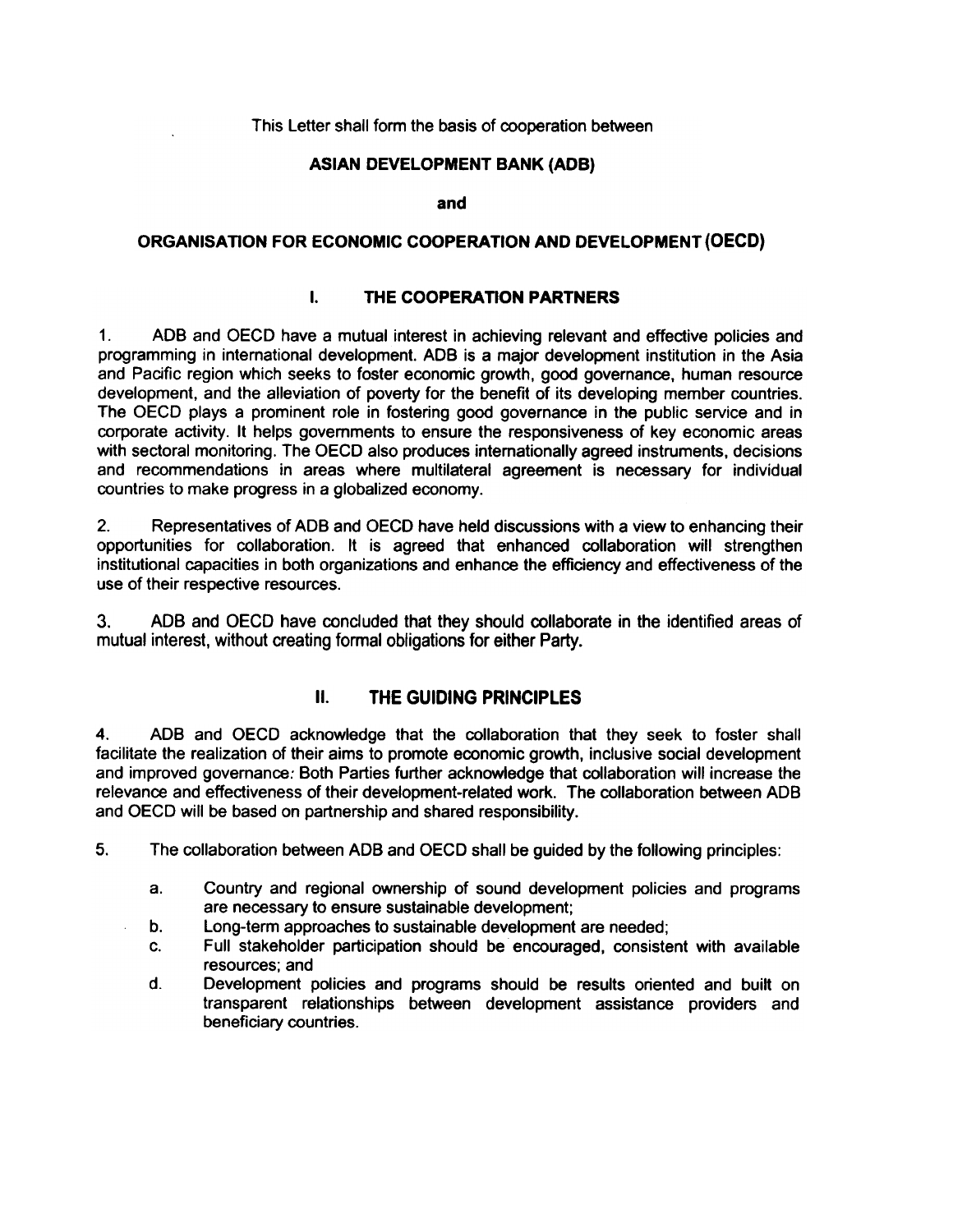### THE IDENTIFIED AREAS OF COOPERATION

6. AOB and DECO agree that they will collaborate at regional, country, sector, program and project levels in line with the development priorities of their partner countries. AOB and DECO undertake to explore all possibilities for effective collaboration with respect to the following development challenges:

- Aid effectiveness; 8.
- Anti-corruption; b.
- Corporate governance, including insolvency reform; c.
- Local economic and employment development; d.
- Environmental policy and indicators; e.
- Public governance and institutional strengthening; f.
- Regulatory reform; g.
- Competition law and policy; h.
- Statistical capacity building and national strategies for the development of statistics; i.

Financial markets, including pensions and insurance; and Taxation.

7. Other areas for mutual collaboration and cooperation may be identified and agreed to by the Parties from time to time. These areas may include capacity building in trade, investment and governance, education, international migration, and challenges and opportunities in the knowledge-based economy.

### PARTICULAR ASPECTS OF COOPERATION

- 8. The collaboration between ADB and OECD may involve the following activities:
	- a. Addressing priority issues of development cooperation with particular relevance for Asia by sponsoring joint seminars or conferences when and where appropriate;

Promotion of staff exchanges, including each other's staff in formal and informal staff development initiatives, and participation in capacity building and development programs.

c. Regular exchange of information and knowledge products on their respective regional and country programs and on other areas of common interest.

9. If necessary, ADB and OECD will agree on specific financial and technical arrangements with regard to the individual areas of collaboration.

### V. REVIEW OF THE ARRANGEMENT AND DESIGNATION OF FOCAL POINTS

ADB and OECD agree that a first review of activities under this Letter of Intent will be  $10.$ launched within three months of its signing to consider further ways to facilitate its implementation.